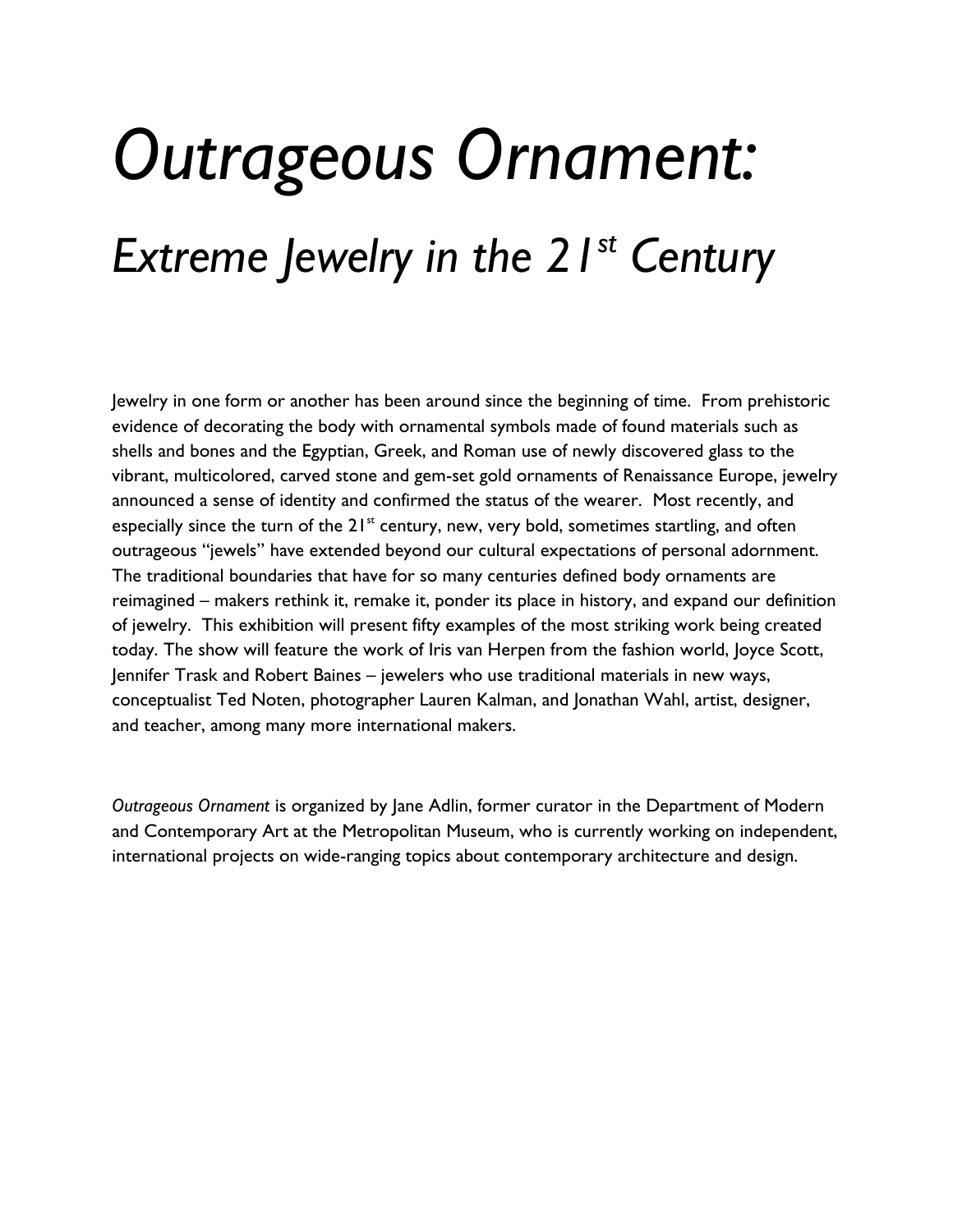## *Outrageous Ornament: Extreme Jewelry in the 21st Century* 21 October 2018 – 27 January 2019

Final Checklist 21 October 2018















Robert Baines (Australian, born 1949) *Yellow Giraffe* bracelet, ca. 2012 Silver, powdercoat, electroplate, paint 3 15/16 x 4 3/8 x 3 9/16 inches Courtesy of Gallery Loupe

Robert Baines (Australian, born 1949) *Hey True Blue,* pendant, 2010 Silver, powder coat, electroplate, paint 29 x 17 13/16 x 7 3/16 inches Private collection

Gijs Bakker (Dutch, born 1942) *Dewdrop* neckpiece, 1982 Photo print, PVC, gilded brass 19 ½ x 21 5/8 x 1/16 inches The Museum of Fine Arts, Houston, Helen Williams Drutt Collection, museum purchase funded by the Cyvia and Melvyn Wolff Family Foundation with love and in memory of Leah Grossberg, 2002.3591

John Baldessari (American, born 1931) *Mr. Bluebird on My Shoulder (with Diamonds)*, 2013 Enameled silver, diamonds, metal, suede 3 7/8 x 2 ½ x 3 7/8 inches Private collection. Courtesy of the artist and Hauser & Wirth, New York, and Marian Goodman Gallery

Shirly Bar-Amotz (Israeli, born 1974) *Moose in a Coral Reef* necklace*,* 2018 Copper, Teflon plating, epoxy, epoxy chips, pearls 4 15/16 x 5 15/16 x 3 1/8 inches, pearl necklace 19  $\frac{1}{4}$  inches long Courtesy of the artist

Naama Bergman (Israeli, born 1982, lives and works in Germany) *Salt Necklace 10,* 2018 Iron, salt Pendant 1 3/16  $\times$  6 7/8  $\times$  5 1/8 inches, Chain 17 5/16 inches Courtesy of the artist and Gallery Loupe

Melanie Bilenker (American, born 1978) *Hand Wash* brooch, 2012 Hair, paper, wood, gold, brass, mineral crystal  $2.00 \times 2.00 \times 0.50$  inches Courtesy of Sienna Patti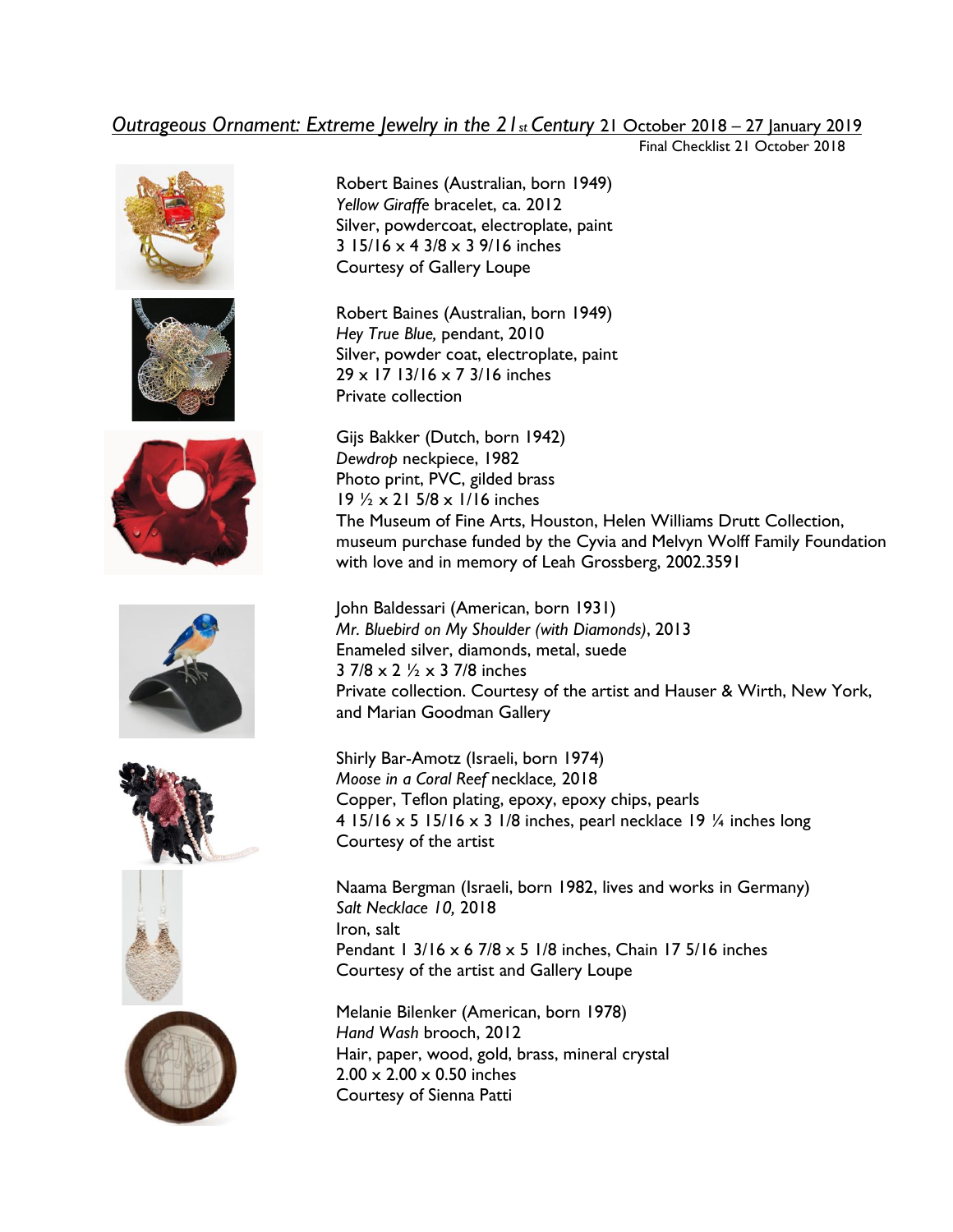















Lola Brooks *Babiesbreath* brooch, 2015 Stainless steel, diamonds, ivory 5  $\frac{3}{4} \times 5$   $\frac{3}{4} \times 3$  inches Courtesy of Sienna Patti

Jennifer Crupi (American, born 1973) *Ornamental Hands: Figure One*, 2010 Sterling silver, acrylic, and inkjet print on polycarbonate film  $15 \times 8$   $\frac{1}{2} \times 5$   $\frac{1}{2}$  inches Smithsonian American Art Museum, Museum purchase through the Renwick Acquisitions Fund

Rian de Jong (Dutch, born 1951) *Found at…Reykjavik, Iceland/Made in…Puerto Aguirre, Chile* neckpiece, 2015 Fur, rope, and photograph 25  $3/16 \times 5$   $\frac{1}{2} \times 1$  inch Courtesy of Gallery Loupe

Joshua DeMonte (American, born 1984) *Curtain Bangle*, 2008 Glass-filled polyamide  $6 \times 7 \times 5$  inches Courtesy of the artist

Emily Cobb (American, born 1987) Joshua DeMonte (American, born 1984) *Flock Tower* neck ring, 2016 Plastic, resin, leather, steel  $36 \times 36 \times 19$  inches Courtesy of the artists

Karl Fritsch (Born in Germany 1963, lives and works in New Zealand) *KF 256*, 2011, Silver, glasstone, 2 ½ x 2 x 2 ½ inches *KF 254,* 2015, Jasper, 2 ½ x 2 x 2 ½ inches *KF 346,* 2004, Silver, kareolian, chalcedon, crystal, sapphire, 1 ½ x 5 ½ x ¾ inches *KF 336,* 2015, Fine silver, 2 ½ x 1 ¾ x 1 ¾ inches *KF 343,* 2006, 18 karat gold, 3 ¾ x 2 x 1 ¼ inches *KF 344,* 2011, Bronze, 4 x 2 ¾ x 2 ¾ inches Courtesy of the artist and Salon 94, New York

Zaha Hadid (Iraqi-British, 1950-2016) *Lamellae Twisted Cuff 623A,* 2016 Sterling silver 2  $11/16 \times 2 \frac{3}{4} \times 5 \frac{1}{4}$  inches Courtesy of Georg Jensen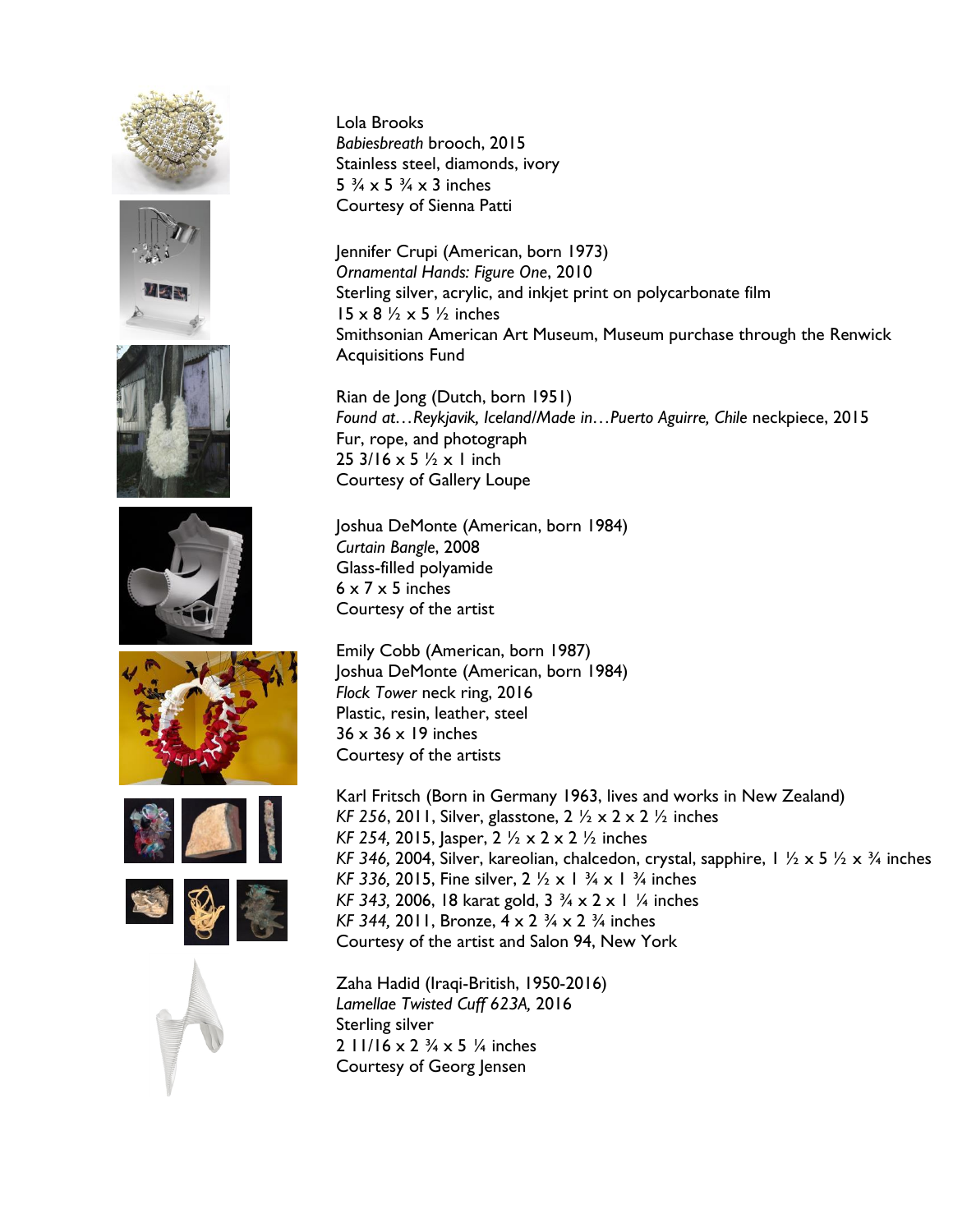











Hanna Hedman (Swedish, born 1980) *Enough Tears to Cry for Two* necklace, 2008 Silver, oxidized silver, copper, synthetic fibers, and paint 61 7/16 x 13  $\frac{3}{4}$  x 4  $\frac{3}{4}$  inches Courtesy of Ornamentum Gallery

Mary Heilmann (American, born 1940) *Untitled* neckpiece, 2016 Five hollow silver disks, lacquered chain: silver with matte finish 27  $\frac{1}{2} \times 12 \frac{1}{4} \times \frac{1}{2}$  inches Courtesy of the artist and Hauser & Wirth, New York, and 303 Gallery

Cristina Iglesias (Spanish, born 1956) *Arm Piece*, 2016, Aluminum, 3 ¼ x 3 ½ x 3 ¼ inches *Shoulder Piece*, 2016, Aluminum, 5 1/8 x 5 3/8 x 10 3/8 inches *Hip Piece*, 2016, Aluminum, 5 7/8 x 11 ¾ x 4 3/8 inches Courtesy of the artist and Hauser & Wirth, New York, and Marian Goodman Gallery

Daniel Jocz (American, born 1943) *Pot Shots* neckpiece from *"An American's Riff on the Millstone Ruff",* 2007 Formed aluminum, air brushed auto body lacquer, chromed copper and photograph on aluminum panel neckpiece  $12 \times 25$  % x 18 inches, photograph 36 x 30 inches Courtesy of the artist

Lauren Kalman (American, born 1980) *Hood 6* from the series *But if the Crime is Beautiful*, 2014 Inkjet print  $28 \times 20$  inches Courtesy of Sienna Patti

Lauren Kalman (American, born 1980) *Lip Adornment* from the series *Hard Wear*, 2006 Inkjet print  $23 \times 35$  inches Courtesy of Sienna Patti

Gregory Larin (Israeli, born Tula, Russia, 1978) *Nice to meat you* necklace, 2014 Brass, woolen thread, polymer, lacquer 10 5/8 x 10 ¼ x 3/16 inches Courtesy of the artist

Gregory Larin (Israeli, born Tula, Russia, 1978) *D-flies* bracelet, 2014 Brass, woolen thread, polymer, lacquer  $2\frac{3}{4} \times 2\frac{9}{16} \times \frac{3}{16}$  inches Courtesy of the artist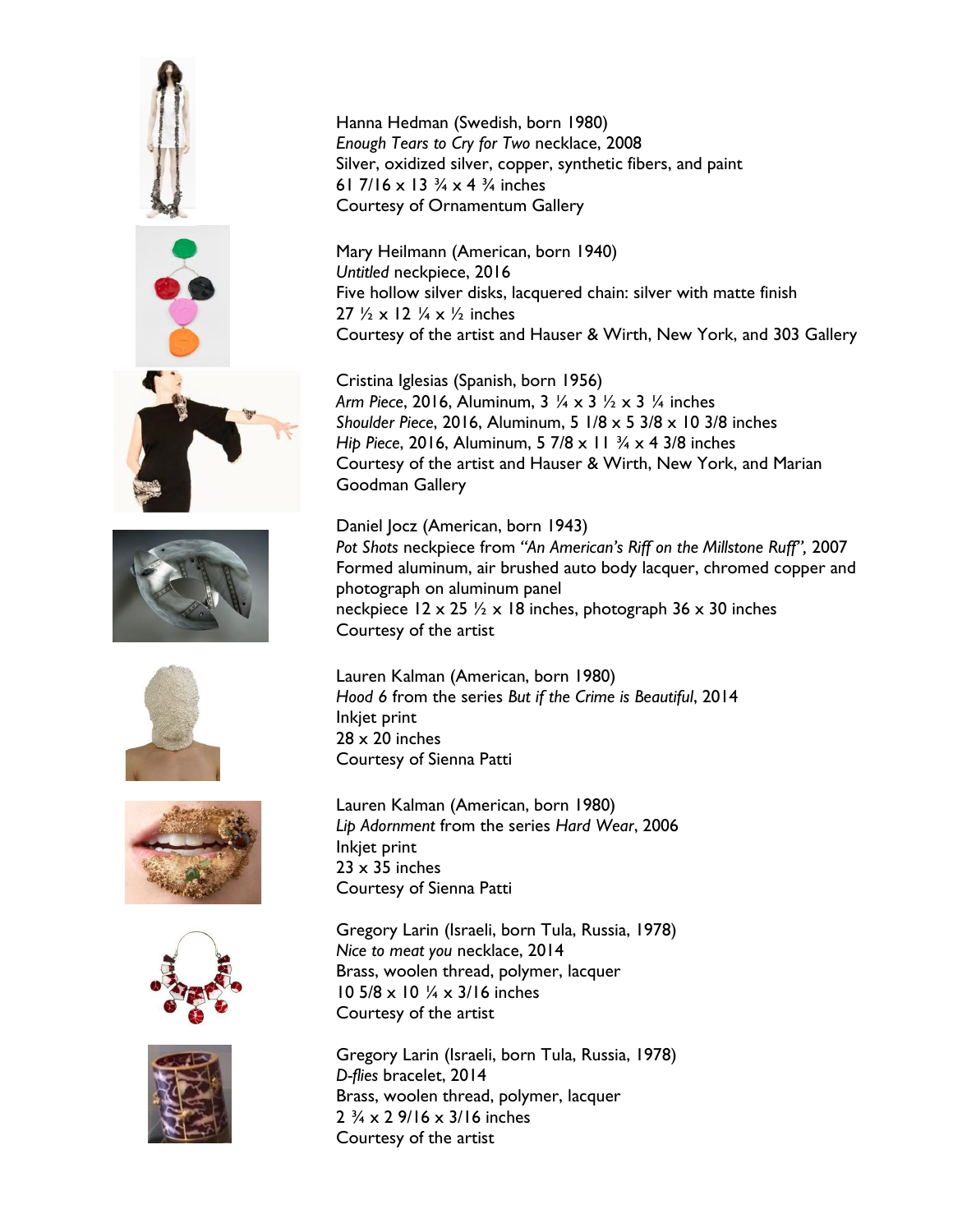













Gregory Larin (Israeli, born Tula, Russia, 1978) *Mask*, 2015 Brass, wood, polymer 11 13/16 x 7 ½ x 6 5/16 inches Courtesy of the artist

Märta Mattsson (Swedish, born 1982) *Green Cicada* necklace from the series *Fossils*, 2012 Cicadas, crushed olivine, resin, glitter, silver 10  $\frac{1}{4} \times 8$   $\frac{1}{4} \times 1$  inch Collection of Susan C. Beech

Ted Noten (Dutch, born 1956) *Bitch Bag (Icepick Bag)*, 2005 Acrylic, ice pick, ring, cocaine, found handbag handle  $8 \times 7$  5/8  $\times$  2 inches Collection of Marion Fulk

Kerianne Quick (American, born 1977) *Greetings from Mexico,* or *Souvenirs from the Border*, 2013 Steel, stainless steel, rubber, leather  $27 \frac{1}{2} \times 10 \times 10$  inches The Museum of Fine Arts, Houston, Gift of Mike Holmes, 2014.838.A-.LL

Kathleen Ryan *Pearls,* 2017 Bowling balls, rope Dimensions variable Courtesy of the artist and Ghebaly Gallery, Los Angeles

Marjorie Schick (American, 1941-2017) *Spiraling Over the Line*, 2008 Canvas, paint, wood, copper alloy 44 inches diameter The Nelson-Atkins Museum of Art, Kansas City, Missouri (The collection of Marjorie Schick) 2017.80.2

Marjorie Schick (American, 1941-2017) *Feasting Armlets*, 1991 Papier mâché and paint  $8\frac{1}{2} \times 6 \times 6\frac{1}{2}$  inches, 6  $1/8 \times 16\frac{1}{4} \times 9$  1/8 inches. 6  $5/8 \times 11^{3/4} \times 8$  5/8 inches and 13 x 11 x 8 7/8 inches The Museum of Fine Arts, Houston, Gift of Dr. James B. M. Schick & Robert M. Schick, in honor of the Helen Williams Drutt Collection, courtesy Helen Drutt, Philadelphia, Pennsylvania, 2016.200.1-.4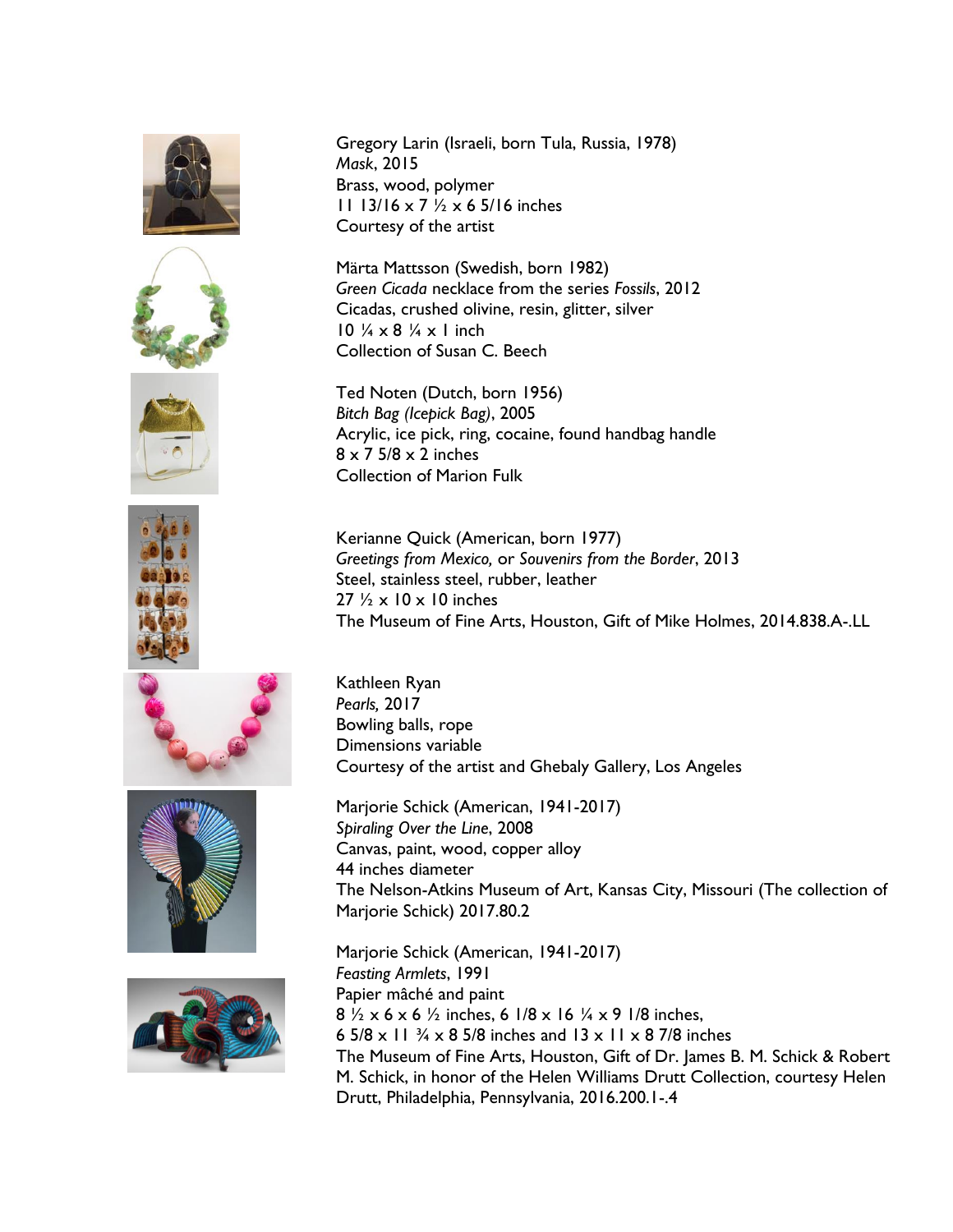













Joyce Scott (American, born 1948) *The Sneak* necklace, 1989 Beads and thread 13  $\frac{1}{2}$  x 11 x 2  $\frac{1}{4}$  inches The Museum of Fine Arts, Houston, Helen Williams Drutt Collection, museum purchase funded by the Caroline Wiess Law Foundation, 2002.4077

Bettina Speckner (German, born 1962) *Night is quiet Sea* brooch, 2010 Ferrotype, silver, coral, hand-carved maple  $3\frac{3}{4} \times 2\frac{1}{2} \times 5/16$  inches Courtesy of Sienna Patti

Jennifer Trask (American, born 1970) *Volute* neckpiece, 2013 Antique frame, antler, 23k gold leaf  $14 \times 16 \times 4$  inches Private collection

Jennifer Trask (American, born 1970) *Encroachment*, 2013 Wood, gold leaf, gesso, antique frame fragments, bone, antler, calcium carbonate, druzy quartz, teeth, resin, mica  $32 \times 24 \times 7$  inches Courtesy of Gallery Loupe

Iris van Herpen (Dutch, born 1984) *Chemical Crows, Skirt, Collar*, 2008 Umbrella ribs, boat filament, yarn, leather, metal 60  $\times$  40  $\times$  15  $\frac{3}{4}$  inches Iris van Herpen Studio

Tanel Veenre *The Peaches I* necklace, 2018 Wood, reconstructed coral, silicone, silver, cosmic dust 5 15/16 x 7 1/16 x 2 3/8 inches, chain 18 15/16 inches Courtesy of Ornamentum Gallery

Tanel Veenre *The Will V* neckpiece, 2016 Wood, silver, paint 10 ¼ x 7 7/8 x 3 15/16 inches Courtesy of Ornamentum Gallery